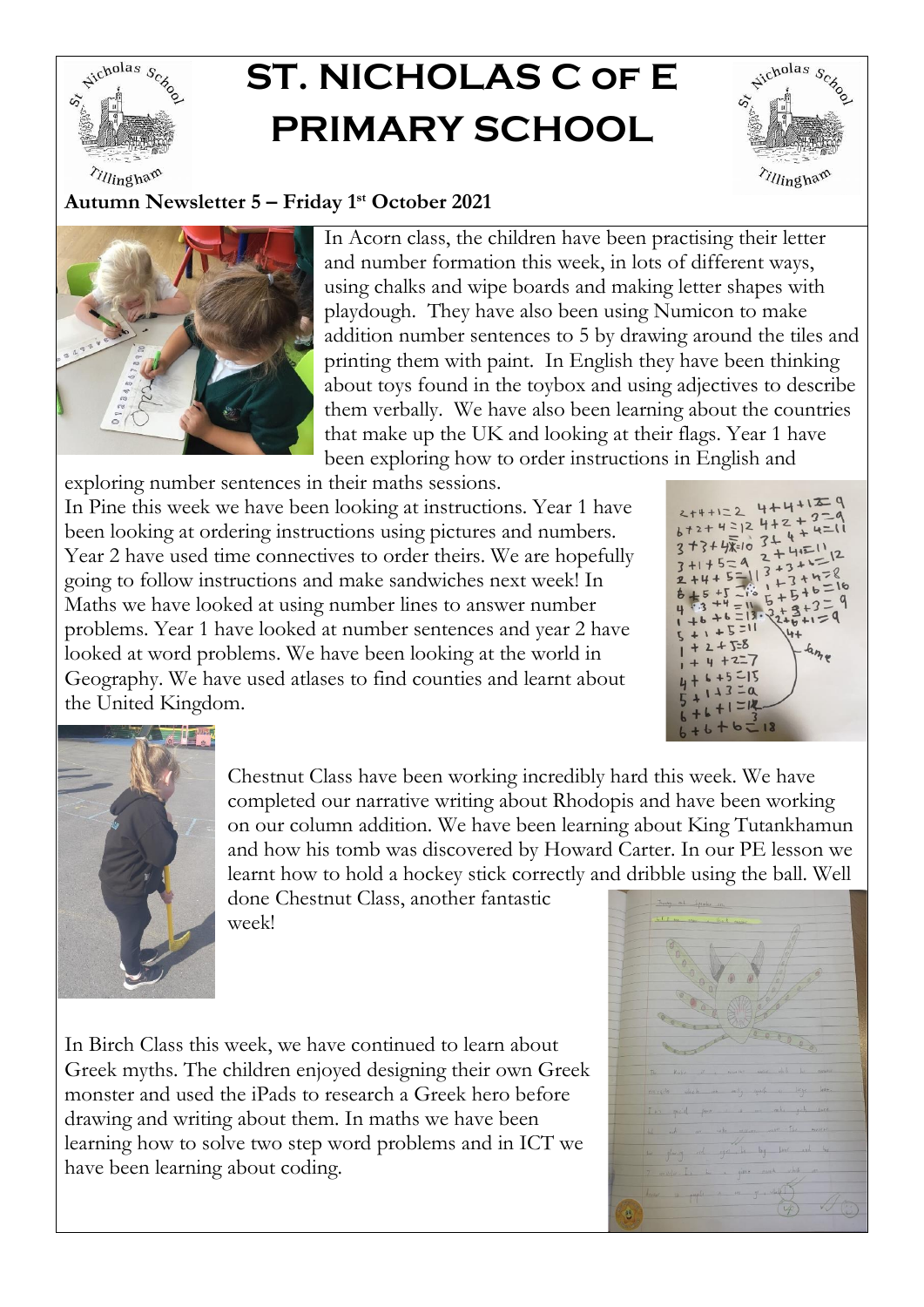

In Oak Class this week the children have spent the last couple of days researching information on items that are sourced from our rainforests, such as cocoa and medicines. They have had to write a non-chronological report based on their findings, putting into practice what they have learnt so far in English comprehension and writing. In math's this week, we have been working on addition, column method and decimals, as well as, writing our own addition problem solving questions. In P.E we have been working on our basketball skills and in art we have finished off our animal masks and

backgrounds. Also, a very big well done on all your homework! Mr Lewis has been impressed by Oak Class's level of determination, commitment, and engagement in their learning this week. Keep up the good work Oak Class!

## **Harvest Festival**

We are delighted to announce that the school Harvest Festival will go ahead on the  $14<sup>th</sup>$ October at 2pm at St Nicholas Church. Parents are invited however space is restricted. In the first instance we will need to limit it to one adult per child. This may be changed nearer the time depending on national or local guidance.

We will also be collecting non-perishable contributions which will be donated to the local food bank. We have decided that this time we would like to add a little twist to the collection and gather the non-perishable foods in the colours of the rainbow, or as many as we can. We associate the rainbow as a symbol of hope and of better times to come; the rainbow also illustrates for us God's gracious and grand purpose of redemption to give humanity a chance to start again.

We have allocated each class a colour: Acorn: green Pine: yellow Chestnut: blue Birch: red Oak: purple

If you can't find any non-perishable food of a particular colour be creative and wrap it in tissue paper!